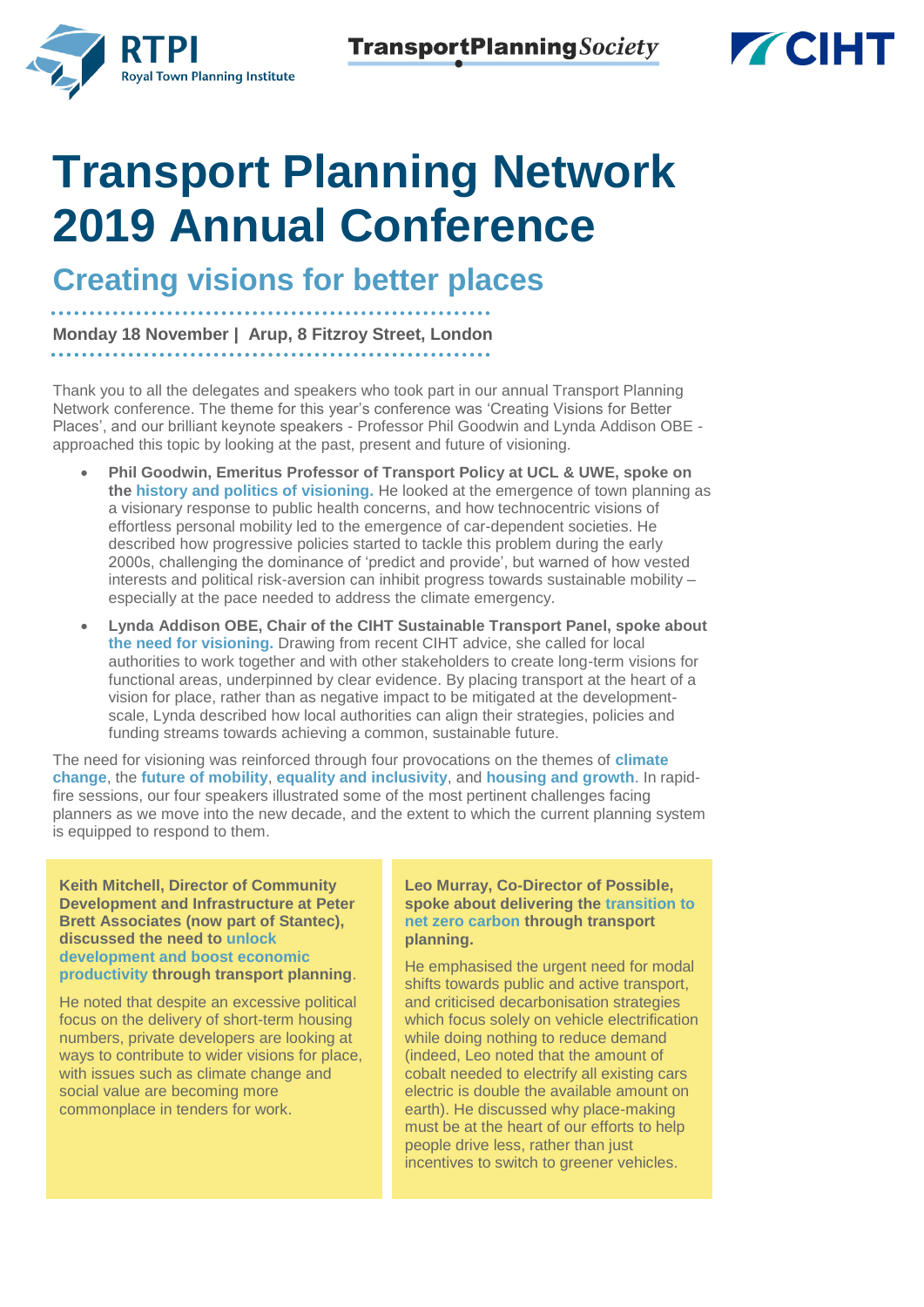**Joanna Ward, associate transport planner at Elliott Wood, talked about the need to embrace diversity when planning for transport.** 

She demonstrated how decisions made without representation from vulnerable groups often lead to spaces being designed around unsustainable modes of transport, and at the expense of women and children. The lack of flexibility afforded to care workers, as a result of the monocentric planning of bus networks, was just one example she gave of how greater representation is needed when envisaging a better future for transport.

### **James Gleave, Director of Mobility Lab, spoke about how transport planners can adapt to future mobility trends.**

His presentation emphasised why planners need to look beyond surfacelevel problems to understand the deeper economic, social and environmental causes and worldviews that inform them. He called for visioning exercises which challenge existing power structures, and which consider giving greater agency to communities in shaping their own future.

These provocations were followed by a workshop where delegates discussed the strengths and weaknesses of the current planning system, in terms of its ability to respond to these challenges.

# **Key themes discussed in Workshop 1**

## *Strengths and opportunities within the planning system*

- **A desire for change**: a number of participants noted that strong climate activism could lend new weight to policies and actions which are aimed at overcoming longstanding barriers to more sustainable transport and land use
- **Technological advancement**: a number of improvements in technology were noted across the four themes, both as ways to better understand the challenges facing planners, and offering new ways to tackle them
- **A growing evidence base**: it was noted that planners can draw on an increasing number of good practice examples of towns and cities which are tackling car use and promoting sustainable transport, and there was a general sense that progressive policies were being shared across local authorities
- **New models of cooperation**: The emergence of combined authorities, growth boards and local enterprise partnerships were seen to offer new ways to bring stakeholders together across functional areas. These can be harnessed to create transformative visions, explore innovative ways to address these challenges, and lobby for the necessary investment and powers
- **Legislation and frameworks**: national legislation, such as the UK Climate Change Act or the Wales Future Generations Act, provides local planning authorities with stronger hooks for their plans and policies

#### *Weaknesses within the planning system*

- **A lack of power among local planning authorities**: delegates thought that planners lack the power to directly implement change, and can be limited to encouraging incremental improvements by influencing the development process
- **A lack of stakeholder collaboration**: this point extended to planners working across local authority boundaries, but also to planners working with relevant bodies such as health and social care to better promote visioning for healthy places.
- **Political will**: the tendency of local politicians to focus on issues such as traffic over holistic place-making was seen as detrimental to the process.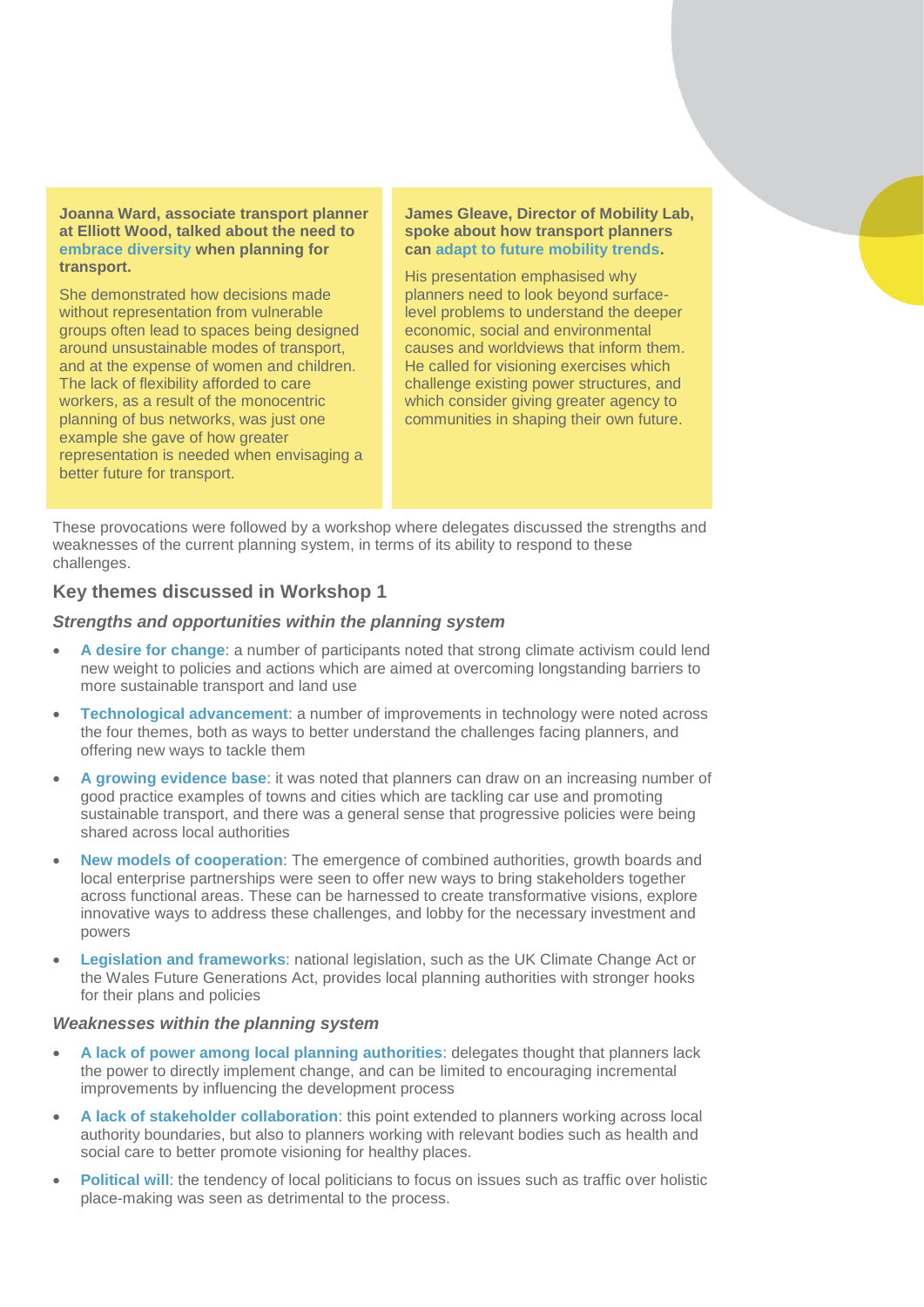- **Funding**: this broad issue referred to the reductions in local authority funding from central government, but also the lack of flexibility for councils when raising finance for projects, with the result that funding is largely developer led.
- **Timing**: the planning process was seen to deliver change relatively slowly, with the benefits of progressive policies taking many years to materialise, during which support or momentum may be lost
- **Diversity**: local authority decision-making was seen as still dominated by older men who are more likely to travel by car, which could lead to planning which neglects the transport and place needs of underrepresented groups.
- **Failure of engagement/consultation**: current methods of community engagement were seen to benefit the needs of special interest groups at the expense of long term planning objectives.
- **Trends**: wider changes to behaviour, such as attitudes to different modes of transport, are driven by many factors outside of the planning system, which are difficult to model and influence.

In the afternoon, our second workshop looked at how to **create transformational visions at different spatial scales.** Delegates separated into different groups and looked at the process of visioning at the scale of a neighbourhood, town and country, city-region and region, and the important relationships between them.

# **Key themes discussed in Workshop 2**

## **Delegates were asked…**

### **How can the planning system help to deliver your vision?**

- Delegates spoke of the hooks provided by legislation, such as the Welsh Future Generations Act 2015 and the Climate Change Act 2008, which place duties on local authorities
- During the public consultation process, using artist impressions to show people what the future could look like, bringing local businesses and councillors on fact-finding missions, and reaching out to all sections of the local community
- Building a comprehensive evidence base to inform policies and strategies for a local plan, showing how they contribute to wider place-making objectives, and making them robust enough to withstand opposition and examination
- When conducting short-term trials on initiatives such as filtered permeability, "ask for forgiveness not permission" in order to demonstrate that different futures are possible
- Through early engagement with bus operators in the planning process, ensuring that public transport connectivity informs the scale and design of new development, and is available when residents move in

#### **What might hold back the delivery of your vision?**

- A lack of public sector resources
- A lack of local employment opportunities, the consolidation of amenities and services into a few centralised areas, and the move away from local retail towards individual/personalised consumerism enabled by just-in time deliveries
- Parking controls and pricing, with high levels of support for free parking in towns and cities acting as a barrier to reductions in car use to reduce car ridership levels in urban areas.
- Restrictions on the Community Infrastructure Levy, which prevent funding to remedy transport and place-making issues that emerge post-occupation
- Community isolation driven by suburbanisation and the erosion of local public transport
- Land ownership rather than transport considerations driving decision-making in planning